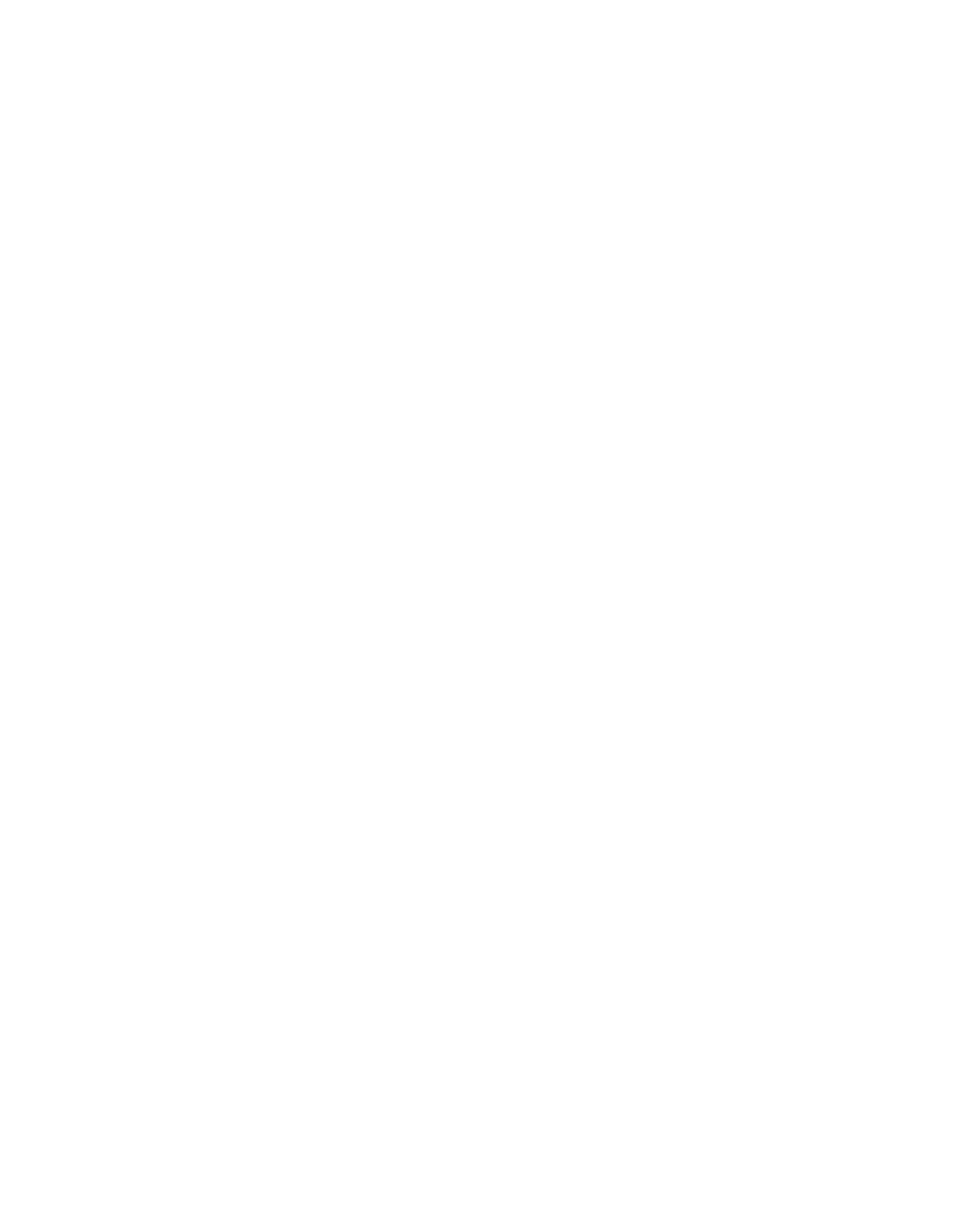# **SUBSTITUTE HOUSE BILL 1265** \_\_\_\_\_\_\_\_\_\_\_\_\_\_\_\_\_\_\_\_\_\_\_\_\_\_\_\_\_\_\_\_\_\_\_\_\_\_\_\_\_\_\_\_\_\_\_

\_\_\_\_\_\_\_\_\_\_\_\_\_\_\_\_\_\_\_\_\_\_\_\_\_\_\_\_\_\_\_\_\_\_\_\_\_\_\_\_\_\_\_\_\_\_\_

Passed Legislature - 1991 Regular Session

**State of Washington 52nd Legislature 1991 Regular Session By** House Committee on Local Government (originally sponsored by Representatives Valle, Heavey and Scott).

Read first time March 6, 1991.

 AN ACT Relating to dedications; adding a new section to chapter 64.04 RCW; and adding a new section to chapter 58.17 RCW.

BE IT ENACTED BY THE LEGISLATURE OF THE STATE OF WASHINGTON:

 NEW SECTION. **Sec. 1.** A new section is added to chapter 64.04 RCW to read as follows:

 Easements established by a dedication are property rights that cannot be extinguished or altered without the approval of the easement owner or owners, unless the plat or other document creating the dedicated easement provides for an alternative method or methods to extinguish or alter the easement.

 NEW SECTION. **Sec. 2.** A new section is added to chapter 58.17 RCW to read as follows:

 The alteration of a subdivision is subject to section 1 of this act.